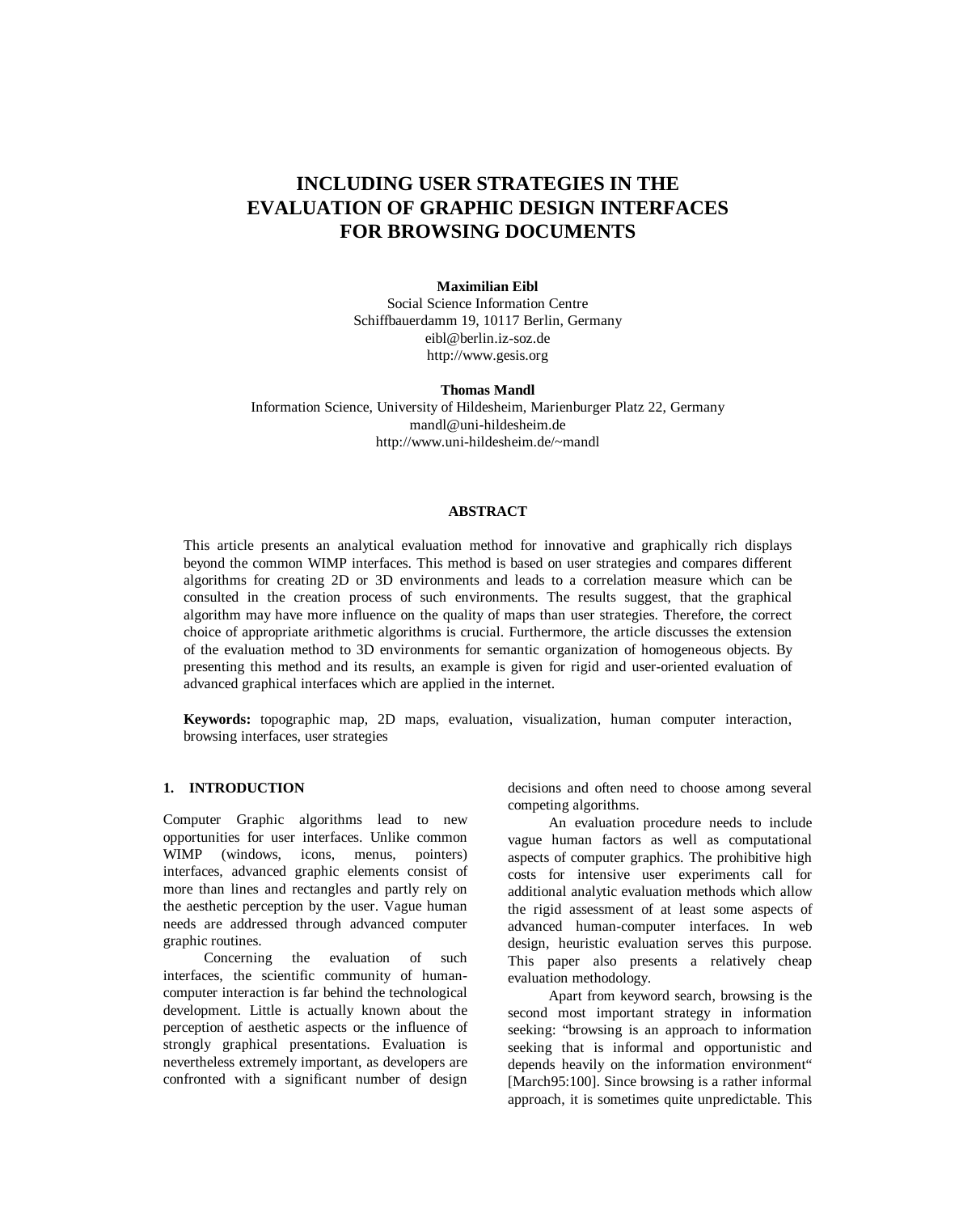makes the evaluation of browsing interfaces even more necessary.

Typical sites for browsing, are internet catalogs like Yahoo!<sup>1</sup>. Unlike these text oriented systems, many sites turn to graphical presentations in order to overcome the limitations of screen space. Graphical representations use the given space far better than textual ones. While some systems like WebBrain<sup>2</sup> rely only partially on these features, others like WebMap<sup>3</sup> are primarily graphically orientated.

In order to support browsing following user needs, objects are displayed in a way such that the semantic relationships between them can be visually perceived. The perception of many details can be fostered by using a graphical display instead of presenting merely numbers or tables. However, even powerful computer graphic systems often cannot present the whole complexity of a problem.



Figure 1: A topographic map http://www.webmap.com

#### **2. TWO-DIMENSIONAL TOPOGRAPHIC OBJECT DISPLAYS**

Two-dimensional document maps have received considerable attention in recent years. Several experimental and commercial systems have been developed<sup>4</sup>. Certainly, two-dimensional maps are one of the design strategies that will be of great importance for the future construction of search engines. Document maps try to exploit the visual capabilities of humans in order to create interfaces which are easy to use. Objects closely related are

l

located next to each other, geometric distance becomes a metaphor for semantic similarity. This design strategy is cognitively plausible and is usually well understood by users. This metaphor is one of the most typical metaphors used in graphical interfaces and is close to being a visual formalism. It is discussed in the context of metaphoric interfaces and visual formalisms in [Eib01].

The basic spatial metaphor is usually enriched with other design elements like color, lines as cluster boundaries, three-dimensional effects and text fields. Some of these elements can be seen in figure 1.

In experimental systems, 2D maps have been applied to a variety of different object types including software code [Merkl94] [Ye00], economic time series [Taska01], authors of scientific literature and their position in a scionometric network of discourse [Mutsc01], newsgroup postings [Oja99], music pieces [Raube01] and multimedia internet content [Rouss99]. These maps seem to be especially suited for image retrieval. In this vague domain which requires the visual perception of the objects, the display of their similarity is quite a natural way of access [Koske01], [Ojala01]. Two-dimensional maps are often referred to as data mining tools since they reveal complex relationships between objects and clusters of objects and allow humans to visually perceive this knowledge naturally and easier than from e.g. numeric tables.

A popular method for visual formalism is the so called Kohonen Self-Organizing Map (SOM). A SOM is a clustering algorithm which guarantees, that clusters close to each other contain similar items [Bose96]. Further possibilities to create two dimensional maps lie in using other dimensionality reduction algorithms like singular value decomposition or factor analysis.

## **3. EVALUATION METHOD**

Though many approaches to information retrieval incorporate visualization techniques only few evaluations have been conducted. Appropriate quantitative evaluation methods for evaluations have not been established yet. Most formal studies rely on the standard information retrieval measures recall and precision.

[Eibl00] reports on 25 visualizations for information retrieval but only two formal evaluation studies aiming at quantitative data could be found: SENTINEL [Knepp98] and J24 [Odgen98]. Further user tests were conducted by [Swan98] and [Chen96] who conducted a user test for a SOM. In this study, the qualitative results were promising. However, only subjective

<sup>1</sup> http://www.yahoo.com

<sup>2</sup> http://www.WebBrain.com

<sup>3</sup> http://www.WebMap.com

<sup>4</sup> e.g. http://www.cartia.com,

http://websom.hut.fi/websom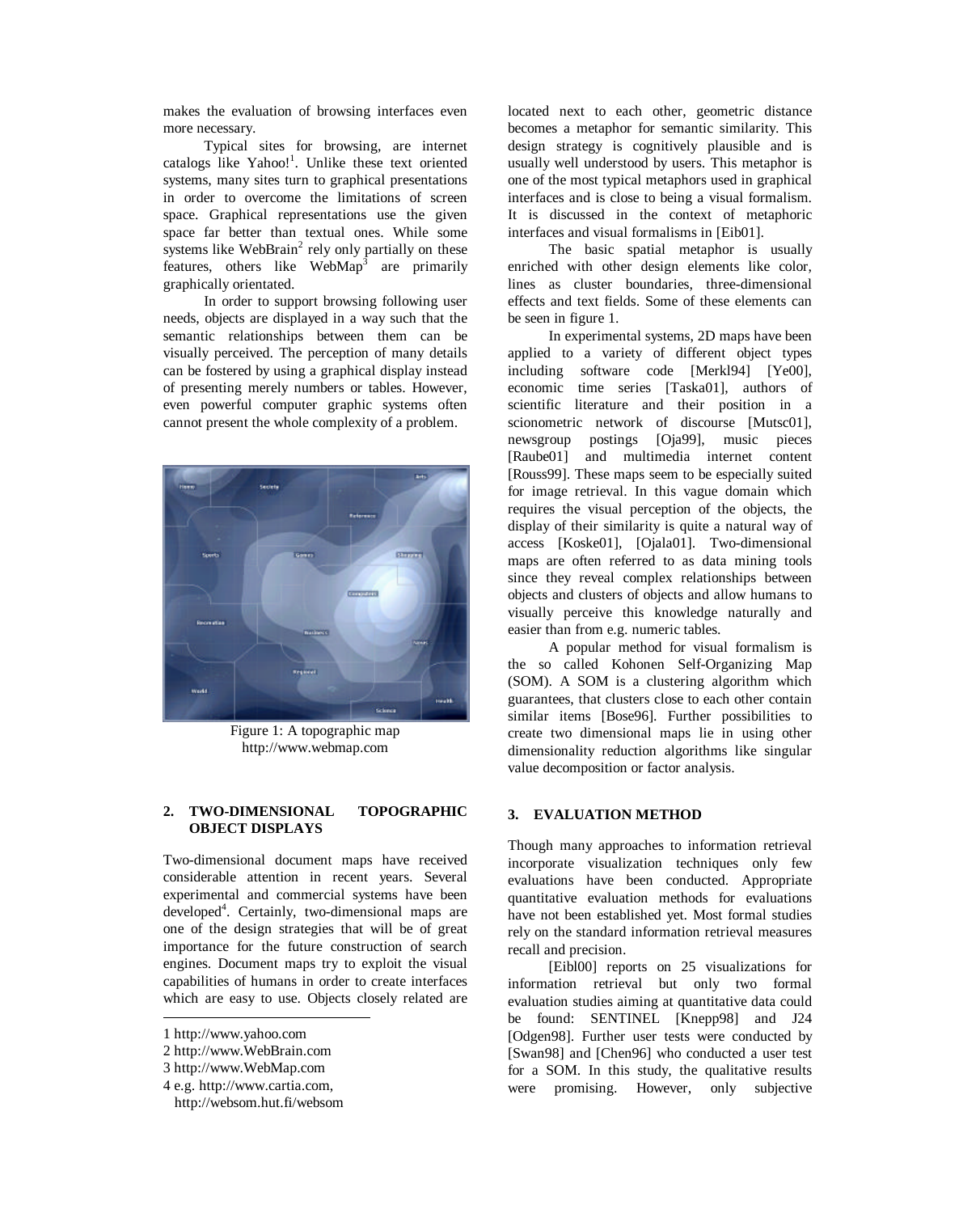evaluation methods were applied in which the test users showed a positive attitude towards the maps. No comparison to other search methods was carried out in order to prove the superiority of the maps, nor was the SOM compared to other algorithms to create 2D maps.

A method for assessing 2D maps has been suggested in [Mandl01]. However, it does not take different user strategies into account but merely compares the correlation between algorithms assuming homogeneous user behavior. In this article, the method is extended to take both a local and a global browsing strategy into account. Experiments with a real world document corpus suggest that the correlation between maps created by different methods is lower than the correlation between different user strategies.

### **3.1 BASIC EVALUATION METHODOLOGY**

The primary goal of the evaluation presented in [Mandl01] was to find a rationale for the use of certain mapping methods into the two-dimensional space. Usually, no reasons are given for the choice of a specific algorithm like Kohonen SOM. For that reason, the first question which needed to be asked was whether these methods lead to different maps at all or whether these differences are negligible. The difference needs to be assessed from the users' point of view.

Usually, the formal evaluation of information retrieval systems requires a ranked list of objects which is not provided by the twodimensional map. Therefore, the two-dimensional map is transformed into a ranked list which represents the order in which the user browses through the documents. The closer semantically similar documents are grouped, the more distinct and useful is a map is.

Starting point is one interesting document, which the user has identified by unguided browsing or through keyword search depending on the valueadded tools provided. Primarily, the user will evaluate documents close to this starting document on which he focused first. For that reason, the evaluation method uses one document as the starting point and calculates the Euclidean distance to all others. By sequentially using all documents as starting point, a similarity matrix is obtained for each mapping method. The ranked lists can be compared in order to determine the degree of correlation between the methods. This resembles the comparison of two similarity matrices row by row. The correlation between two ranked lists was measured using the Spearman coefficient [Hartu84]:

$$
r = 1 - \frac{6\sum_{i=1}^{n} d_i^2}{n(n^2 - 1)}
$$

r correlation

n number of items

d distance in ranks between position of item in both lists

 The similarity correlation measure was calculated for each row. The average of all rows was then calculated as the correlation between the matrices.

Thus, two maps could be compared. The results presented by [Mandl01] showed, that the correlation between maps created with SOM and Singular Value Decomposition were very low, thus, the maps are different.

This method does not question the general usability of these objects displays, however, it is helpful to answer several questions when constructing them:

- Do two methods for dimensionality reduction result in significantly different maps or environments, or are they very similar and only one method needs to be considered? In this case, the choice would be arbitrary.
- In the case of a comparative study, are two displays significantly different and are they therefore good candidates for a test?
- Are the features of environments robust over different domains (e.g. software, text or multimedia documents) and corpora (e.g. sets of documents)?

Those are questions to be answered before a user study is carried out. They address diverse aspects of map design. By answering these questions it can be made sure that the maps tested are quite different from each other. Thus, the amount of user testing can be significantly reduced by the preceding analytical experiments described in this article. Additionally to the above mentioned test we introduced hypothetical user behavior in order to cross-check and to refine our results.

# **3.2 INCLUDING USER STRATEGIES INTO THE EVALUATION**

In order to simulate user behavior we introduced two possible browsing strategies into our tests: the global and the local browsing strategy. Both are highly plausible strategies for user behavior.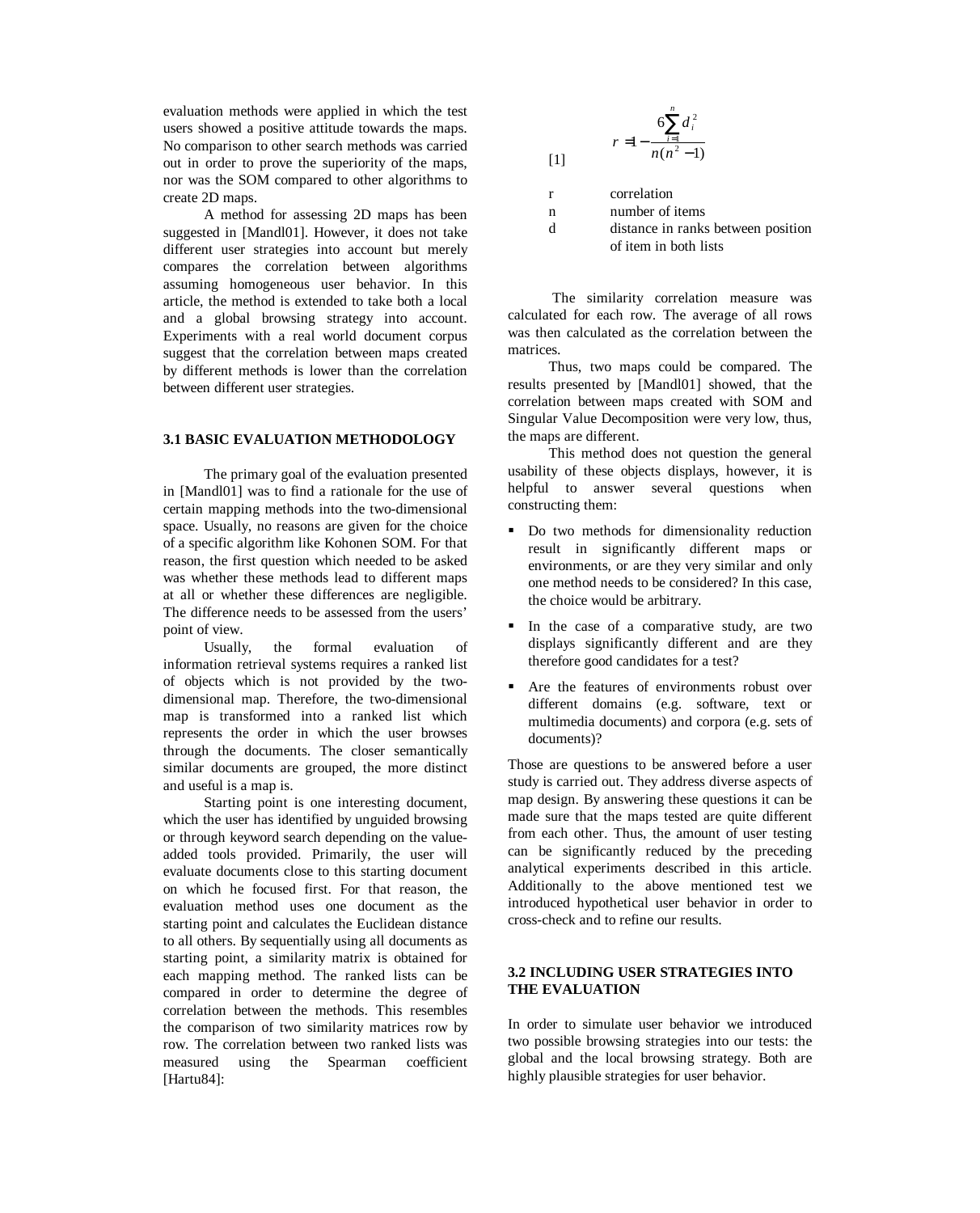- ß **Global browsing strategy:** This strategy assumes that the user browses through the environment starting at a central object, which may be highlighted after a search process or which is simply in the center of the display and the user focuses on it first. Furthermore, this method assumes that the user follows the main metaphor of spatial proximity and first browses objects close to the central object. Closeness can be calculated by a distance measure like the Euclidean distance. Therefore, the user's attention ideally extends like a growing circle in a 2D environment and like a growing globe in a 3D environment. After assessing a document, the user is assumed to return to the starting document and search for the next document from the starting point. Thus, the user takes a global point of view and never loses sight of his entry object.
- ß **Local browsing strategy:** Another strategy is the local strategy, where the user first navigates to the closest object and from there again to the closest object. The user always looks at the document closest to the last document if the new document has not been evaluated yet. For this strategy, the distance focus is local and based on the current document whereas for the first strategy, the focus is global and remains on the initial starting object. The second strategy resembles a chain of assessed documents whereas the first strategy results in a growing circle of interest.

As figure 2 shows, both strategies usually lead to a different order of assessment of the documents, when the sequential list in the order of assessment is derived.

The situation presented in figure 2 where the same map leads to different sequential evaluation of the documents, seems to be a common consequence of the different user strategies.

#### **3.3 EXPERIMENTS AND RESULTS**

The data chosen for the experiment consists of 1000 documents from the database of social science documents which are intellectually indexed. These data are part of the international initiative for the evaluation of multilingual information retrieval systems CLEF<sup>5</sup> (Cross Language Evaluation Forum, [Peter01]). CLEF provides a test bed for multilingual retrieval systems including documents, queries and relevance assessment.

l





Figure 2: Global and local user strategy in identical maps

The documents are the objects which need to be visually organized. The terms assigned to them manually are the properties according to which their semantic distances were calculated. The property values are binary.

From this document set, two methods for the creation of two-dimensional displays were compared. One is based on latent semantic indexing (LSI, using software provided by [Berry93]) and the other one on the Kohonen Self-Organizing map (SOM).

Latent semantic indexing is a mathematical algorithm based on singular value decomposition. LSI has been developed for information retrieval and its developers claim that it captures the most salient features of a sparse document term matrix. It creates a compressed form of the matrix [Berry93]. In our study we compressed the term space to two dimensions to be able to create a visualization.

The SOM is basically an iterative clustering method, where each cluster is represented by a neuron which is associated with a weight vector of the same dimensionality as the input space. Whenever a pattern is assigned to a cluster neuron, the weight vector is changed according to the new input pattern. The most important feature of SOM

<sup>5</sup> http://www.clef-campaign.org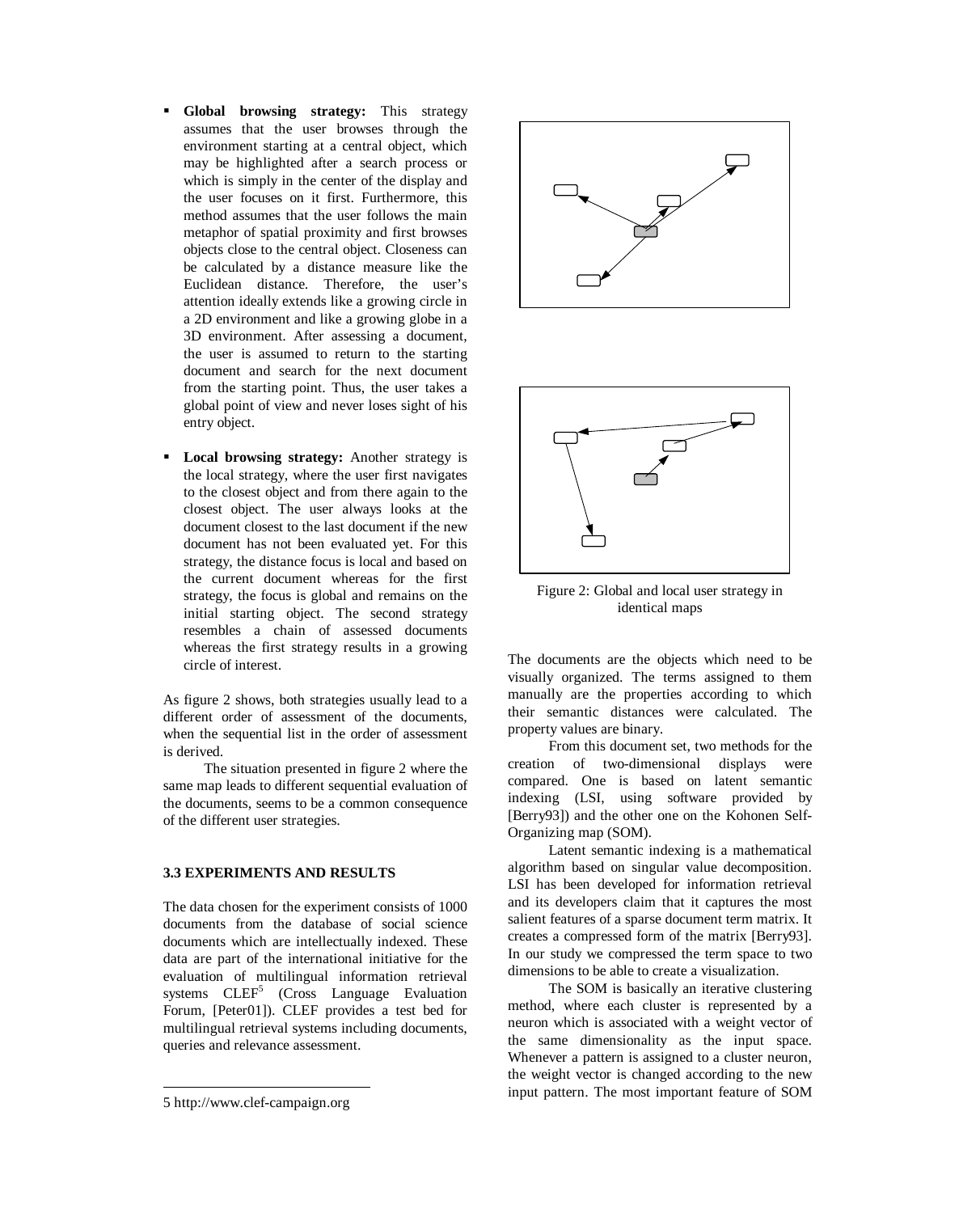clustering is that neighboring clusters are similar to each other. To assure that, each neuron which lies close to the winning neuron to which the pattern was assigned is also modified. The weight vectors of the neighboring neurons are modestly changed according to the values of the input pattern and their distance from the cluster neuron. ([Bose96], [Oja99]).

The results of [Mandl01] suggest that the size of the maps does not influence the results as long as many different documents sets are tested. Thus, testing documents sets of a several million documents and testing documents sets of only a few documents does lead to similar results as long as the documents belong to one and the same domain.

In the test presented here, small maps with either ten or twenty documents were constructed with both LSI and SOM. These smaller maps were chosen since a user commonly does not evaluate many items in a display. In order to create the maps, a subset of ten and in a second test twenty documents from the corpus was extracted. From these documents either algorithm calculated a twodimensional map based on the term vectors of the documents. Since the maps are difficult to compare, we chose the perspective of the user for comparison. The user is satisfied when he or she encounters appropriate documents when scanning the map. The map is thus perceived as a sequential list of items which may differ from user to user. However, the distance between items is an important influence factor for the likelihood for a document being evaluated.

In order to create the sequential ranked list of documents from the map, we assumed users relied either on a local or a global browsing strategy. The correlation between the maps with identical documents were calculated as the correlation between the ranked lists of the resulting lists. By this means, the influence of both the algorithms and the browsing strategy were compared.

|                     | SOM local<br>strategy | SOM global<br>strategy | LSI local<br>strategy | LSI global<br>strategy |
|---------------------|-----------------------|------------------------|-----------------------|------------------------|
| SOM local strategy  |                       |                        |                       |                        |
| SOM global strategy | 0.516                 |                        |                       |                        |
| LSI local strategy  | 0.076                 | 0.01                   |                       |                        |
| LSI global strategy | 0.056                 | 0.004                  | 0.514                 |                        |

Table 1: Correlation for 100 maps with 10 documents

To achieve more reliable results, 100 maps with ten as well as 100 maps containing twenty documents were created for each algorithm. The results are presented in table 1 and table 2.

The tendency in table 1 for the maps with ten documents and in table 2 for twenty documents is the same.

|                     | SOM loca<br>strategy | SOM global<br>strategy | LSI local<br>strategy | LSI global<br>strategy |
|---------------------|----------------------|------------------------|-----------------------|------------------------|
| SOM local strategy  |                      |                        |                       |                        |
| SOM global strategy | 0.406                |                        |                       |                        |
| LSI local strategy  | 0.147                | 0.052                  |                       |                        |
| LSI global strategy | 0.029                | 0.066                  | 0.435                 |                        |

Table 2: Correlation for 100 maps with 20 documents

Overall, correlations of 0.4 or 0.5 show that the maps are related, but not very similar. Values below 0.2 indicate that the maps are very different.

Surprisingly, the influence of the browsing strategy is much lower than the influence of the creation algorithm. Whereas there is no similarity between maps created with SOM or LSI, there is a considerable degree of correlation between a map being browsed with local and global strategy. This is true for both algorithms and for both sizes of maps tested. For users who stick to one strategy, the difference is quite significant. Table 3 summarizes the results. The average shows a significant difference.

|                                           | $100 \times 10$<br>Documents | $100 \times 20$<br>Documents |
|-------------------------------------------|------------------------------|------------------------------|
| average correlation<br>between strategies | 0.515                        | 0.420                        |
| average correlation<br>between algorithms | 0.040                        | 0.106                        |

Table 3: Comparison between the effect of user strategies and algorithms

This is quite surprising as usually, the users' properties or the human factors are considered to have a very high influence on final satisfaction of the user. In the case of two-dimensional displays, the user strategy plays an important role. However, we have to pay very much attention to choose the correct mapping, which may play an even more important role.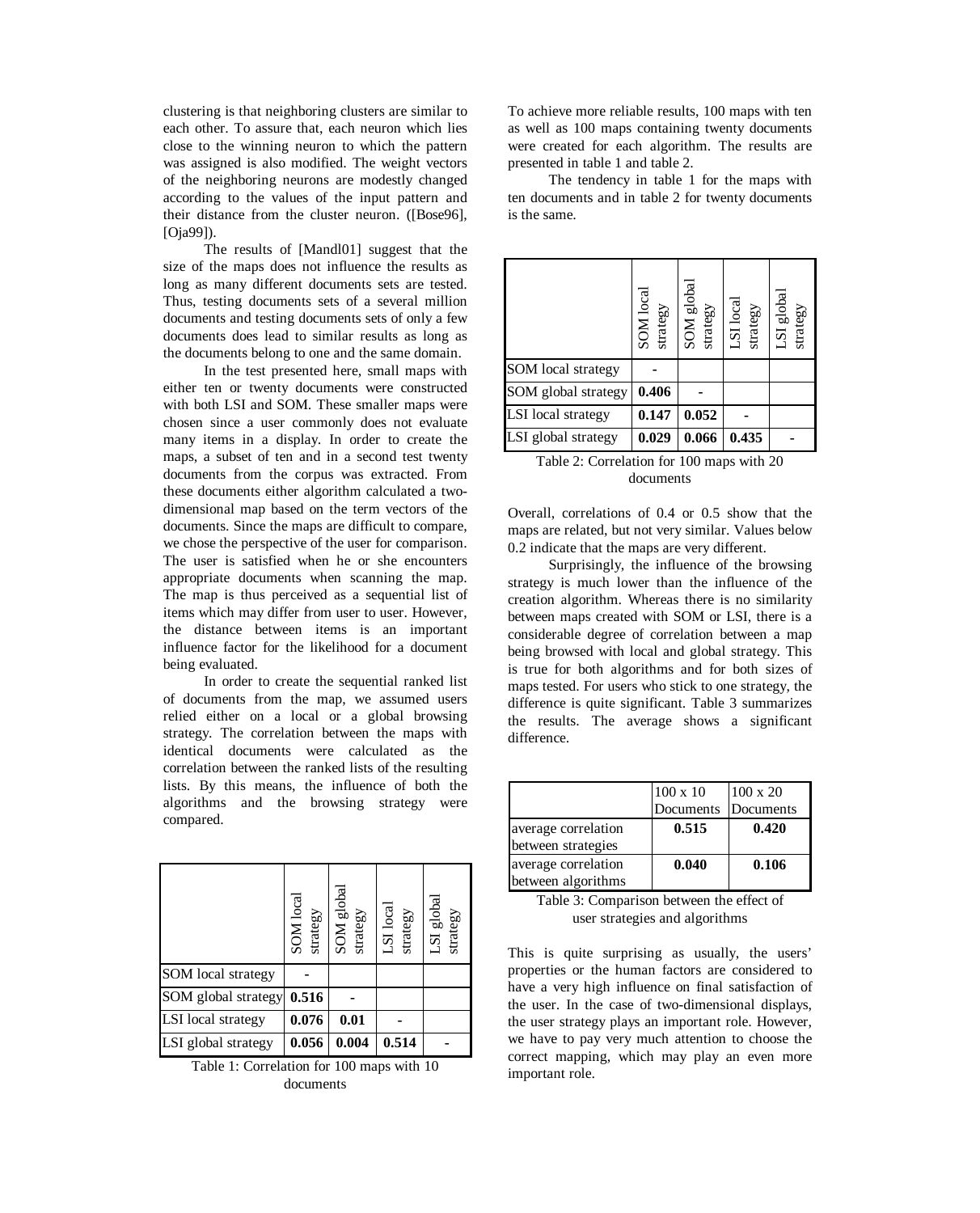### **3.4 FURTHER EXTENSIONS OF THE EVALUATION METHOD**

So far, the method has been applied only to 2D environments. However, Kohonen Maps and other methods can be used to create 3D environments as well [Schat98]. The evaluation method can be extended and adapted for 3D environments. In this case, the global strategy would result in a globe. Interaction mechanisms may bias some directions in a 3D environment. Especially, it may be difficult to navigate in the third dimension and therefore, the assessment of objects close on the third axis may be less likely. This effect could easily be measured by recording user paths. In the case where the dimension reduction or the display algorithm do not take that into account, the evaluation method should model the attention area as an elliptic sphere with the starting object in the middle.

Although this method is user-oriented and provides a clear result, it has some shortcomings. Any 3D environment that is not displayed in an immersive virtual reality system like a head mounted display or a cave is actually displayed in 2D. This fact and the resulting limitations for perception, orientation and movement within the environment certainly have an impact on the question of usability. Furthermore, individual user paths may actually not be in accordance with the assumed distance-oriented browsing. However, by considering two possible interaction strategies and taking the average of the correlation measure for many starting points, this problem should have less impact on the validity of the results.

The evaluation method presented here considers typical user behavior in browsing interfaces in general and two-dimensional maps specifically. A document is chosen as starting point and the user is assumed to assess the other documents in order of their distance from this starting document. However, considering typical browsing behavior, it can be assumed, that users have a tendency to assess documents in the reading direction. Therefore, documents below and on the right side of the starting point are more likely to be considered consequently. A new evaluation method would need to take this into account. Only the n closest documents which are below or on the right side of the starting document are considered. In this case, *n* must be chosen rather low. Obviously, the orientation of the map has to be considered as well. Once a Kohonen SOM has been calculated, it can be rotated without changing the mapping from the input space into the Kohonen space.

# **4. OUTLOOK**

The evaluation method presented here is concerned with browsing interfaces created by the distortion of similarity spaces into a smaller dimensionality. The experiment shows that different algorithms result in the creation of extremely different maps in which the user is likely to perceive the documents in a different sequential order. That means, that the choice of an adequate algorithm for the domain is crucial for the success of any application including 2D maps.

The ultimate goal of this research would be to map individual browsing styles to graphic computation algorithms. This is certainly a long term goal and requires a lot of empirical studies with real users to support the findings.

Several extensions of the evaluation method are discussed which lead to the evaluation of 3D environments and other aspects.

The question remains, whether the Spearman coefficient is appropriate for the evaluation of information retrieval results where the items on tops positions in the ranked list are of higher importance. The position of very relevant documents will be crucial for the users' perception of the quality of retrieval results. Therefore, more elaborated correlation coefficients need to be developed which assign higher weight to items highly ranked in the result lists.

#### **REFERENCES**

[Berry93] Berry, M., Do, T., O'Brien, G., Krishna, V., Varadhan, S. (1993): SVDPACKC (Version 1.0) User's Guide. Technical report. Computer Science Department. University of Tennessee in Knoxville, USA. Retrieved November 30, 2000, from the World Wide Web:

http://www.netlib.org/svdpack/svdpackc.tgz

- [Bose96] Bose, N.; Liang, P. (1996): Neural Network Fundamentals with Graphs, Algorithms, and Applications. New York et al.
- [Chen96] Chen, H.; Schuffels, C.; Orwig, R. (1996): Internet Categorization and Search: A Self-Organizing Approach. In: Journal of Visual Communication and Image Representation. 7(1). pp. 88-101.
- [Eibl00] Eibl, M. (2000): Visualisierung im Document Retrieval. Theoretische und praktische Zusammenführung von Softwareergonomie und Graphik Design. IZ-Forschungsbericht 3, Informationszentrum Sozialwissenschaften, Bonn. (includes CD-ROM with English summary and animation)
- [Eib01] Eibl, M.; Mandl, T.; Stempfhuber, M. (2001): Metaphors vs. Visual Formalisms in Visual Information Seeking. In: Panhellenic Conference on Human-Computer Interaction (PC-HCI 2001) Workshop on Integrating Metaphors, Multimodality and Multimedia. Rio Patras, Greece. Dec. 8, 2001.